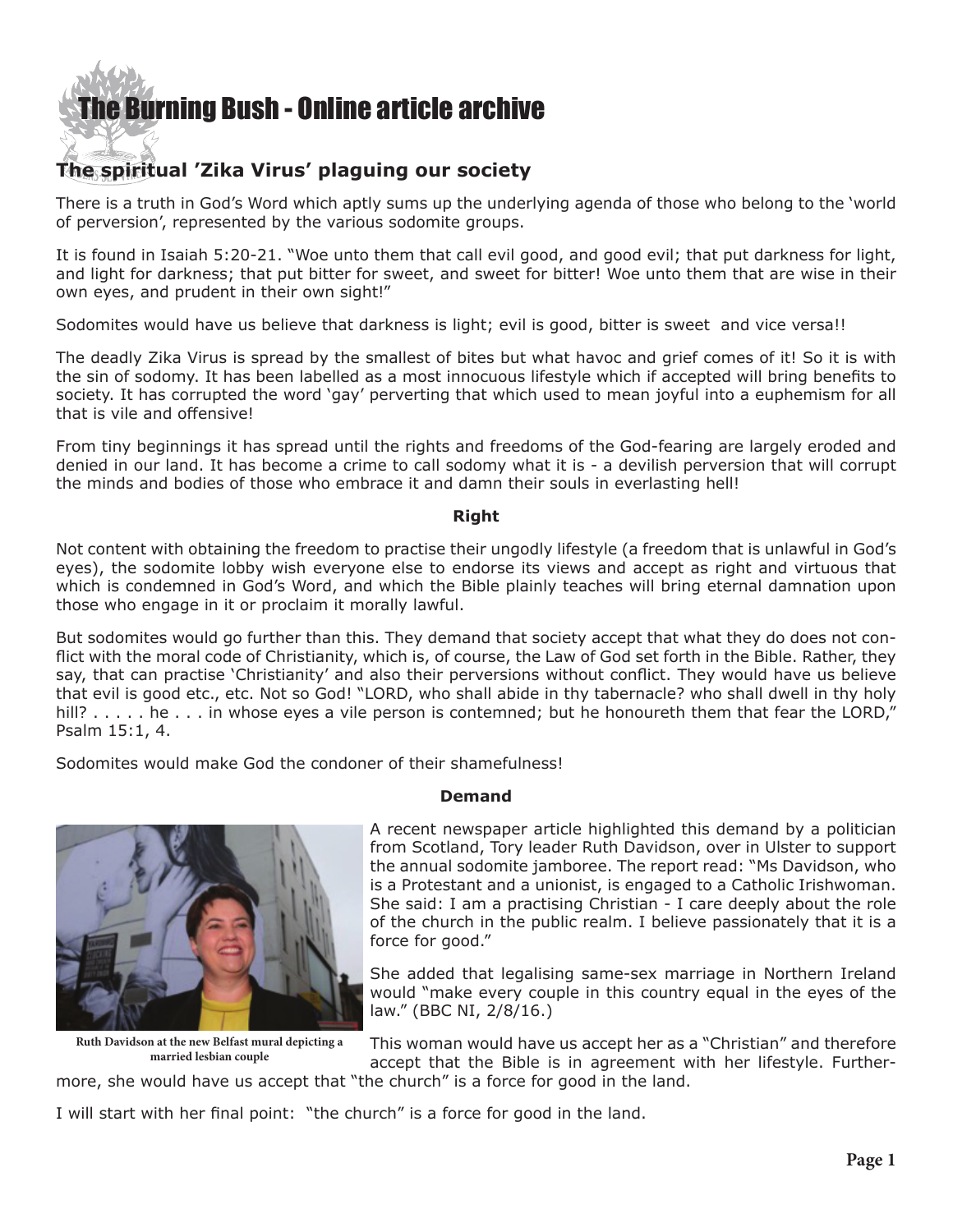

The Westminster Confession of Faith, the historical compendium of Reformed doctrine, states that "synods and councils" are subservient to the Word of God, (WCF, Chapter 31:4).

This agrees with the teaching of the 39 articles of the Anglican communion. "General Councils may not be gathered together without the commandment and will of Princes. And when they be gathered together, (forasmuch as they be an assembly of men, whereof all be not governed with the Spirit and Word of God,) they may err, and sometimes have erred, even in things pertaining unto God. Wherefore things ordained by them as necessary to salvation have neither strength nor authority, unless it may be declared that they be taken out of holy Scripture." (Article 21.)

Ruth Davidson undoubtedly believes that having obtained approval for her ungodly lifestyle from the modern ecclesiastical bigwigs, then she has God's approval. How wrong she is! As is stated above, churches "may err!" Indeed, they have erred many, many times. Their errors gave us the 'dark ages' and their errors today have given us the plague of the "ecclesiastically-endorsed abomination of sodomy!"

# **God hates sodomy**

Nothing is more clear than that God hates the wicked lifestyle of the sodomite and those who defy Him will suffer the supreme penalty for such defiance.

The Bible's teaching gives us a clear demonstration of God's wrath against the perverted lifestyle that takes its name from the evil city of Sodom. It is recorded in Genesis that "the men of Sodom were wicked and sinners before the LORD exceedingly," Genesis 13:13. The word "wicked" appears in a verse which describes the earth before the flood of judgment in the days of Noah. "And GOD saw that the wickedness of man was great in the earth, and that every imagination of the thoughts of his heart was only evil continually." Genesis 6:5. The plague of "wickedness" that befouled the earth before the flood, reappeared in the city of Sodom and it reappeared to a "forceful, overwhelming" degree. "The men of Sodom were wicked and sinners before the LORD exceedingly." The phrase "before the LORD" indicates that they sinned brazenly, openly, defiantly, in the very face of God. Surely we see that spirit today! It is embodied in Ruth Davidson's claim that she is "a practising Christian." She defiantly declares herself to be a "Christian", irrespective of what the teaching of the Bible is. She, and her like, become the authority by which what is a Christian is decided, not God!

# **Aggressive**

The aggressive, defiant spirit of the citizens of Sodom was deployed in their behaviour at the door of Lot's home after the angels of God had entered his house. "But before they lay down, the men of the city, even the men of Sodom, compassed the house round, both old and young, all the people from every quarter: and they called unto Lot, and said unto him, Where are the men which came in to thee this night? bring them out unto us, that we may know them. And Lot went out at the door unto them, and shut the door after him, and said, I pray you, brethren, do not so wickedly. . . . . And they said, Stand back. And they said again, This one fellow came in to sojourn, and he will needs be a judge: now will we deal worse with thee, than with them. And they pressed sore upon the man, even Lot, and came near to break the door. But the men put forth their hand, and pulled Lot into the house to them, and shut to the door. And they smote the men that were at the door of the house with blindness, both small and great: so that they wearied themselves to find the door," Genesis 19:4-11.

They were going to decide what was "wickedness" and what was acceptable behaviour, not Lot, who was a true believer as Peter tells us. "And delivered just Lot, vexed with the filthy conversation of the wicked," 2 Peter 2:7. Lot was a "just" man, that is a "righteous man who sought to observe God's Law", though during his sojourn in Sodom he undoubtedly was outside God's will!

The men of Sodom were very much "in your face" and so increasingly is the spirit of the sodomite lobby today. They would seek to defile angels in their brutish arrogance! Nothing is sacred to the sodomite. They will put forth their hand to defile the most holy things.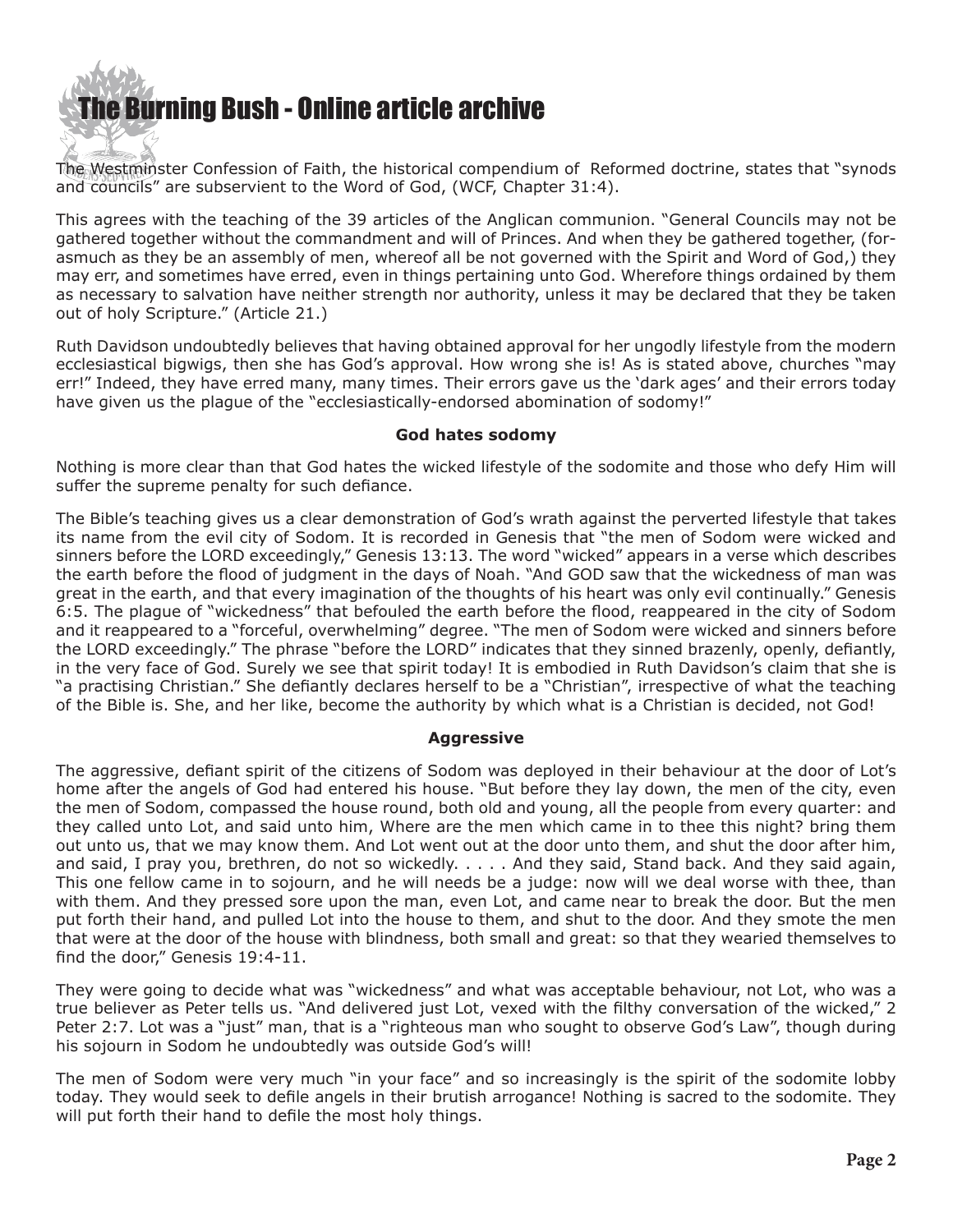

The sodomite is as far removed from the spirit of Christianity as it is possible to be in this world! The lifestyle of the ancient sodomites brought upon them the terrible wrath of God, in a display of that judgment which will overtake all of the wicked in the day of God's wrath.

The words of the angels to Lot make that clear. "For we will destroy this place, because the cry of them is waxen great before the face of the LORD; and the LORD hath sent us to destroy it," Genesis 19:13. Their sin was such that it sent a cry to heaven which precipitated that wrath which is normally reserved for the wicked until "the day of judgment and perdition of ungodly men," 2 Peter 3:7.

Sodomy is a sin above other sins and God would not tolerate it to continue as He was pleased to tolerate or overlook other wickednesses of men for a time.

God's mercy decreed such a general delay in judgment. That is what Peter refers to in 1 Peter 3:20. " . . . when once the longsuffering of God waited in the days of Noah, while the ark was a preparing." But there was a restricting of that mercy in the case of sodomy, there was no waiting. Therefore the fire reserved for men who die in their sins and go to hell was poured out upon the cities of the plain.

Sodomites and their supporters in their blindness refuse to learn this truth.

God declared His view of sodomy when He said: "Thou shalt not lie with mankind, as with womankind: it is abomination," Leviticus 18:22.

The word "abomination" is a very strong word which means an "unclean and disgusting thing." The sin of sodomy was common amongst the Canaanite nations which once occupied the territory given by God to Israel. It is the reason for the judgment that befell the Canaanite nations when they were put to the sword by Israel at God's command. "Defile not ye yourselves in any of these things: for in all these the nations are defiled which I cast out before you: and the land is defiled: therefore I do visit the iniquity thereof upon it, and the land itself vomiteth out her inhabitants," Leviticus 18:24-25. "And ye shall not walk in the manners of the nation, which I cast out before you: for they committed all these things, and therefore I abhorred them," Leviticus 20:23. "For all that do these things are an abomination unto the LORD: and because of these abominations the LORD thy God doth drive them out from before thee," Deuteronomy 18:12.

"And there were also sodomites in the land: and they did according to all the abominations of the nations which the LORD cast out before the children of Israel," 1 Kings 14:24.

Men today condemn the actions of Israel back in the days of Joshua and refuse to see it as a visitation of God's judgment upon the nations because of their wickedness, of which sodomy was a chief feature. They condemn Israel for they refuse to accept that what they do, in common with the ancient Canaanites, is an abomination worthy of God's wrath and judgment.

#### **New Testament**

In the New Testament, the condemnation of God is reiterated. The age of the gospel of Jesus Christ did not bring a reprieve for sodomy!

Here is what Paul had to say on the matter:

"Because that, when they knew God, they glorified him not as God, neither were thankful; but became vain in their imaginations, and their foolish heart was darkened. Professing themselves to be wise, they became fools, and changed the glory of the uncorruptible God into an image made like to corruptible man, and to birds, and fourfooted beasts, and creeping things. Wherefore God also gave them up to uncleanness through the lusts of their own hearts, to dishonour their own bodies between themselves: who changed the truth of God into a lie, and worshipped and served the creature more than the Creator, who is blessed for ever. Amen. For this cause God gave them up unto vile affections: for even their women did change the natural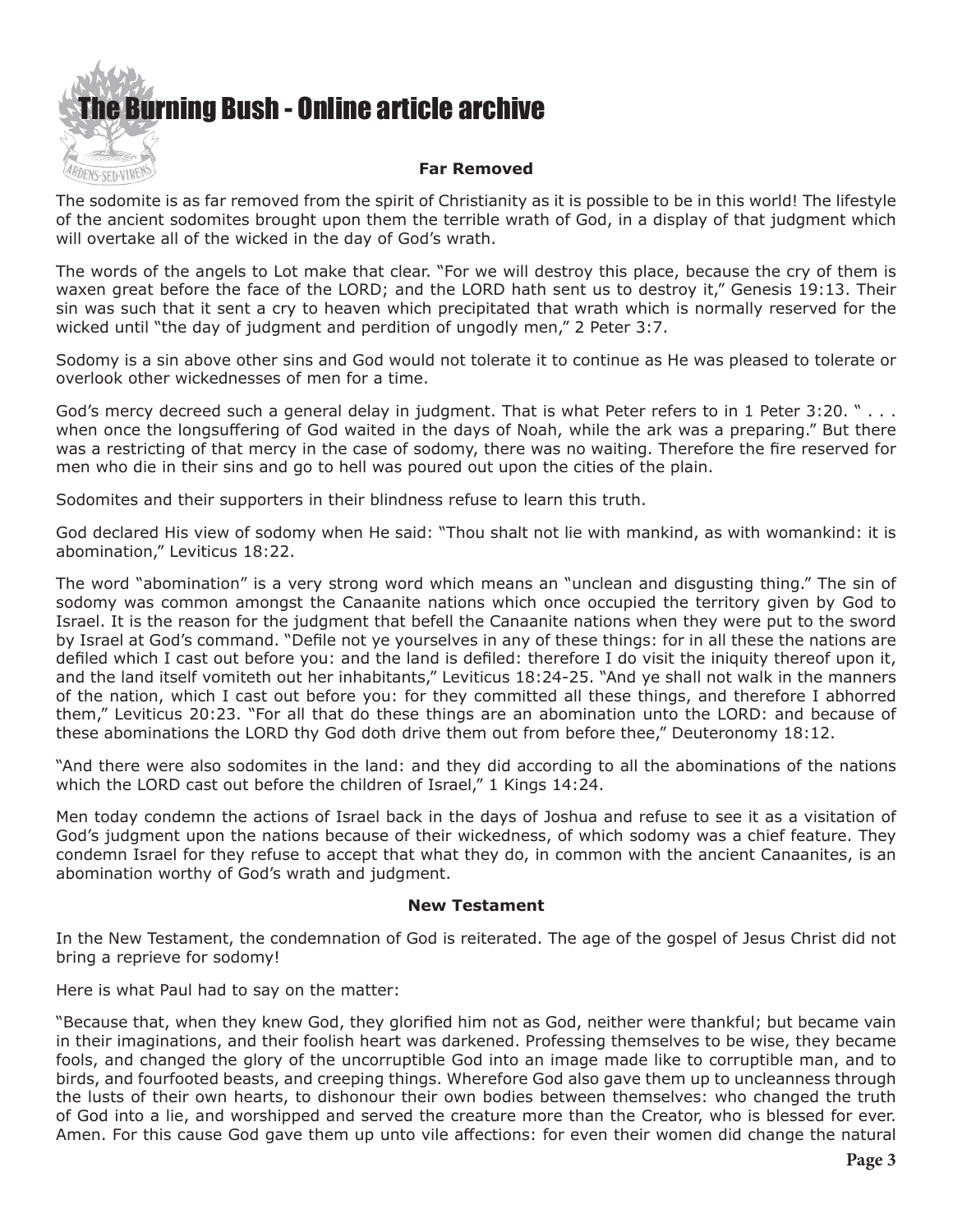# [The Burning Bush - Online article archive](http://www.ivanfoster.net)

use into that which is against nature: and likewise also the men, leaving the natural use of the woman, burned in their lust one toward another; men with men working that which is unseemly, and receiving in themselves that recompence of their error which was meet. And even as they did not like to retain God in their knowledge, God gave them over to a reprobate mind, to do those things which are not convenient; being filled with all unrighteousness, fornication, wickedness, covetousness, maliciousness; full of envy, murder, debate, deceit, malignity; whisperers, backbiters, haters of God, despiteful, proud, boasters, inventors of evil things, disobedient to parents, without understanding, covenantbreakers, without natural affection, implacable, unmerciful: who knowing the judgment of God, that they which commit such things are worthy of death, not only do the same, but have pleasure in them that do them," Romans 1:21-32.

Men first of all changed their view of God, rejecting the revelation of Himself that He had given them and then instituted their own notions of what God should be like and how men may live.

A word spoken by the Psalmist comes to mind. "These things hast thou done, and I kept silence; thou thoughtest that I was altogether such an one as thyself: but I will reprove thee, and set them in order before thine eyes," Psalms 50:21.

Having rejected God, they now rejected His law as a rule of faith and practice. Having rejected God, they were given up by God "to uncleanness through the lusts of their own hearts, to dishonour their own bodies between themselves" Romans 1:24.

That is what sodomy is. It is a yielding to "the lusts of their own hearts, to dishonour their own bodies between themselves."

That is the practice that many if not most of the mainline churches have sanctioned and thereby encouraged; which governments have legalised and enshrined in law, surrounding it with all sorts of protective measures; and which an increasing number within society have acquiesced in, despite their instinctive abhorrence of this vile practice.

It will not end with this perversion. Man in his rebellion will go further.

Some time ago, Mr Ken, now Lord Maginnis, a man with whom I differed on many matters, left the Ulster Unionist Party after 50 years, having been punished for stating what had been a commonly held view of sodomy up until "politically correct" notions rather than the Bible began to decide such issues.

A newspaper report of 28th August 2012 said that "One of the Ulster Unionists' most seasoned veterans has resigned from the party he served for 50 years, in protest at being punished for speaking out against homosexuality.

Lord Maginnis confirmed on Tuesday he was leaving the party just two months after losing the party's whip at Westminster. The UUP peer was disciplined over remarks made on the Stephen Nolan radio show in which he claimed ho-



**Lord Maginnis**

mosexuality was 'unnatural and deviant'. His comments were condemned by the party leader, Mike Nesbitt, who has sought to modernise the UUP and move it towards the liberal, centre ground in Northern Ireland.

Lord Maginnis had said "This is based on sexual practice. Now, does that mean that every deviant practice has to be accommodated? Will the next thing be that we legislate for some sort of bestiality?"